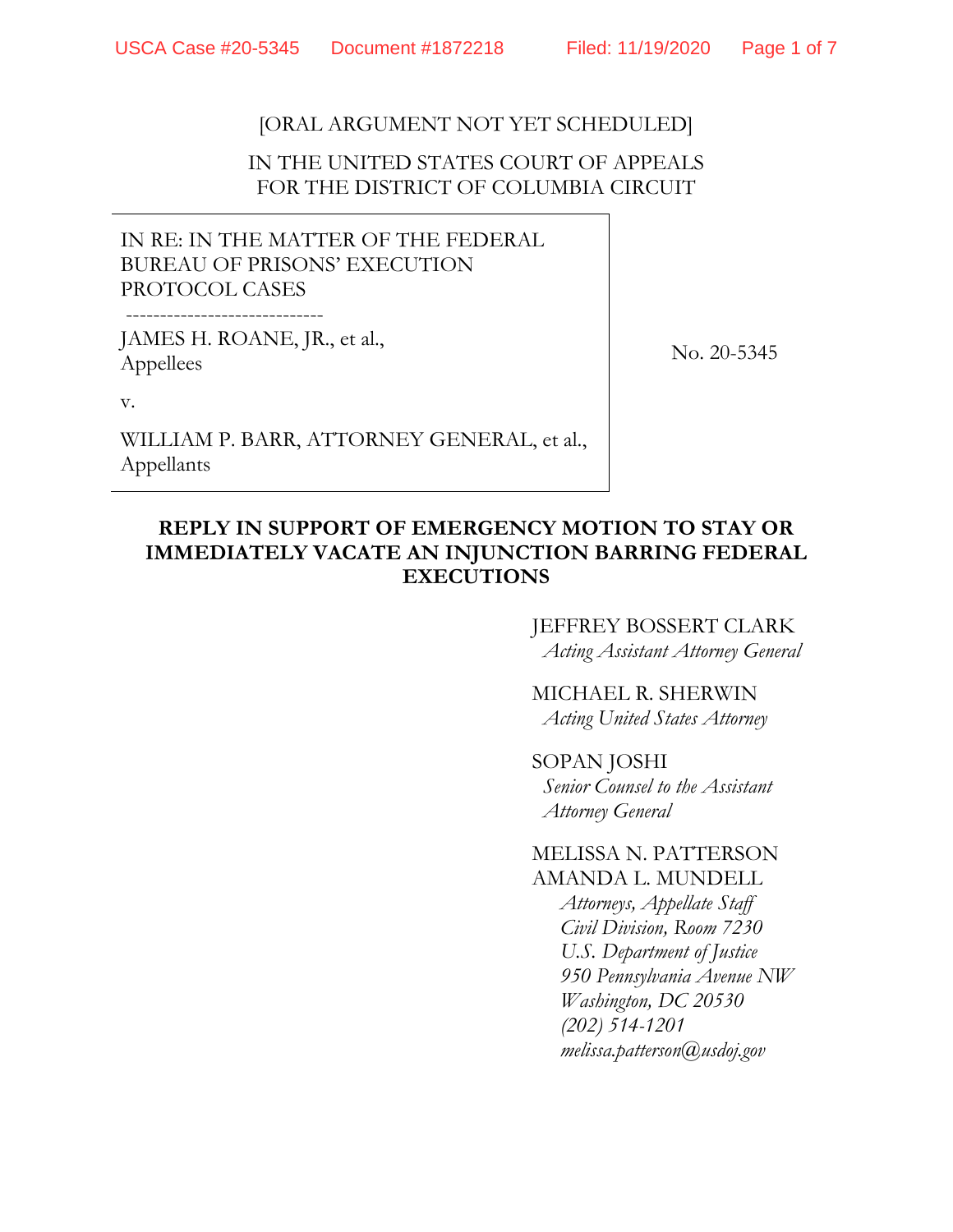In defense of the district court's latest last-minute order barring federal executions, Hall mischaracterizes the district court's order regarding its prior factual findings, ignores the contours of this Court's disposition of his appeal, continues to rely on the asserted existence of a statutory violation as an adequate basis for this afternoon's injunction, and disregards an independent basis underlying the denial of injunctive relief. None of these contentions provides any reason for this Court to depart from its binding decision issued yesterday or its prior orders in this litigation to say nothing of the Supreme Court's previous conclusion that plaintiffs in this litigation are not entitled to an injunction to continue litigating this very FDCA claim and its guidance regarding the need to reserve orders like this afternoon's for extreme exceptions.

**1.** Perhaps because of this Court's previous refusal to permit an injunction based on an *absence* of findings regarding irreparable harm, Hall suggests that the district court today actually *entered* a revised "finding of irreparable harm." Opp. 5; *see also* Opp. 3 (asserting that "[t]he district court is best positioned to weigh the facts based on the applicable law"). That is incorrect. As the district court made clear, it now harbors "doubt" about those findings, which now "appear[]" differently to the court, and wished for more time to "reconsider[]" its earlier factfinding. A6, A10. These statements plainly do not constitute the entry of new findings that could possibly warrant the extraordinary remedy of an injunction. As on August 27th, this Court should vacate the injunction on this basis alone.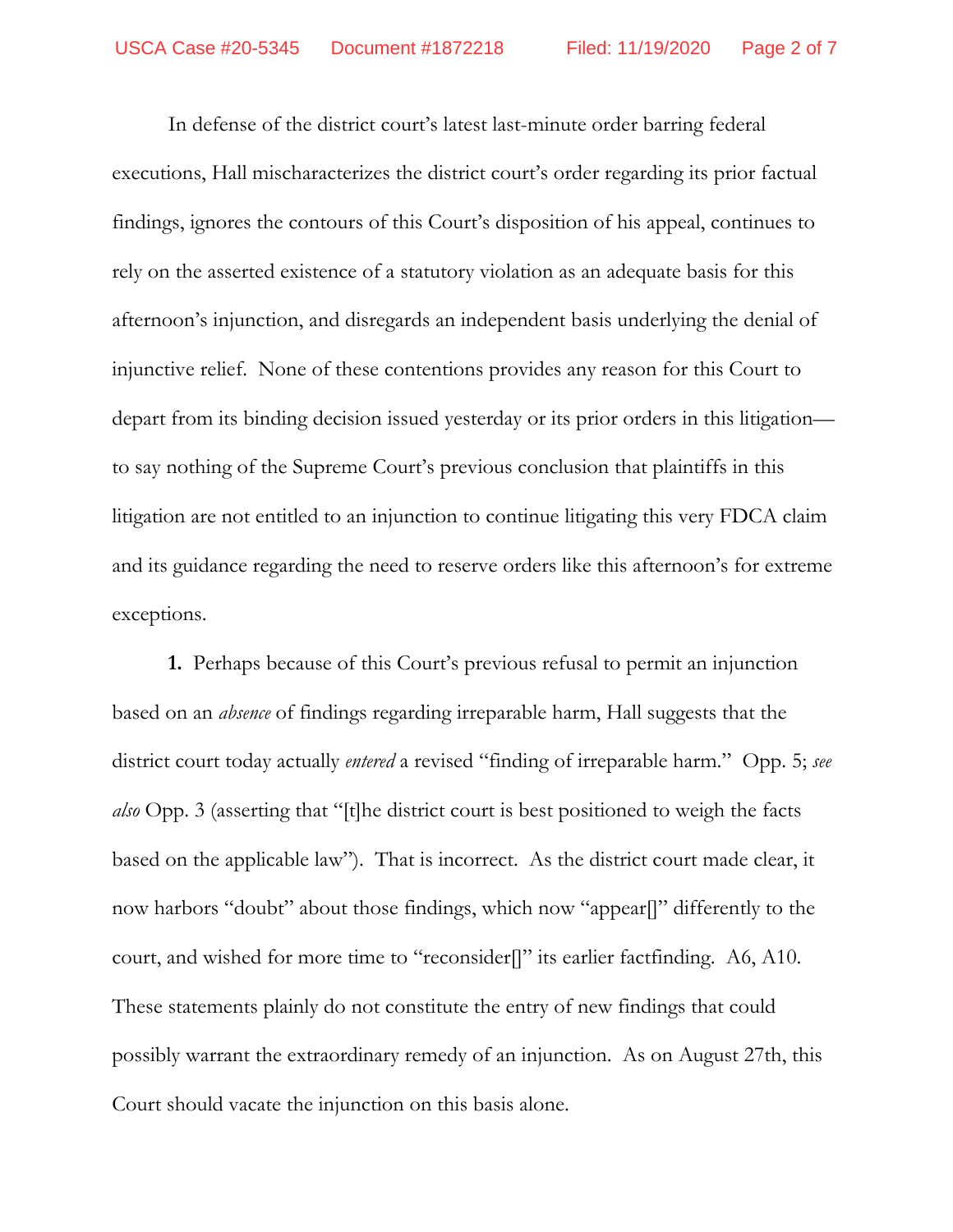**2.** Hall defends the district court's last-minute injunction on the ground that the court's error in dismissing plaintiffs' Eighth Amendment claim tainted its factual findings regarding irreparable harm on his FDCA claim. But he fails to grapple with the reality that the district court's conclusion was based on a theory advanced by Judge Pillard's partial dissent and rejected by the majority: in affirming the denial of injunctive relief, a majority of the panel necessarily held that the district court's legal error *did not* taint the district court's factual findings. And Hall's suggestion that this Court did not make that legal determination, and instead concluded only that the district court did not abuse its discretion (a phrase this Court used only in the background section of its opinion) in denying an injunction, ignores this Court's actual analysis. The district court's entry of a last-minute injunction merely because it belatedly agreed with the panel dissent improperly disregards this Court's mandate. Hall's suggestion (Opp. 4) that the mandate rule does not apply because "an intervening decision has changed the law" is incorrect. The only intervening change he identifies is this Court's affirmance of the denial of injunctive relief on his FDCA claim. That is not a change in law, and so does not permit the district court to "revisit its prospective assessment of the need for an injunction," given that this Court already determined that an injunction is unwarranted

**3.** Hall's continued insistence (Opp. 5) that the FDCA's purpose means that a violation thereof alone justifies injunctive relief directly contravenes this Court's rejection of that proposition yesterday. *See* Op. 24; *see also* Plaintiffs' Opening Br. at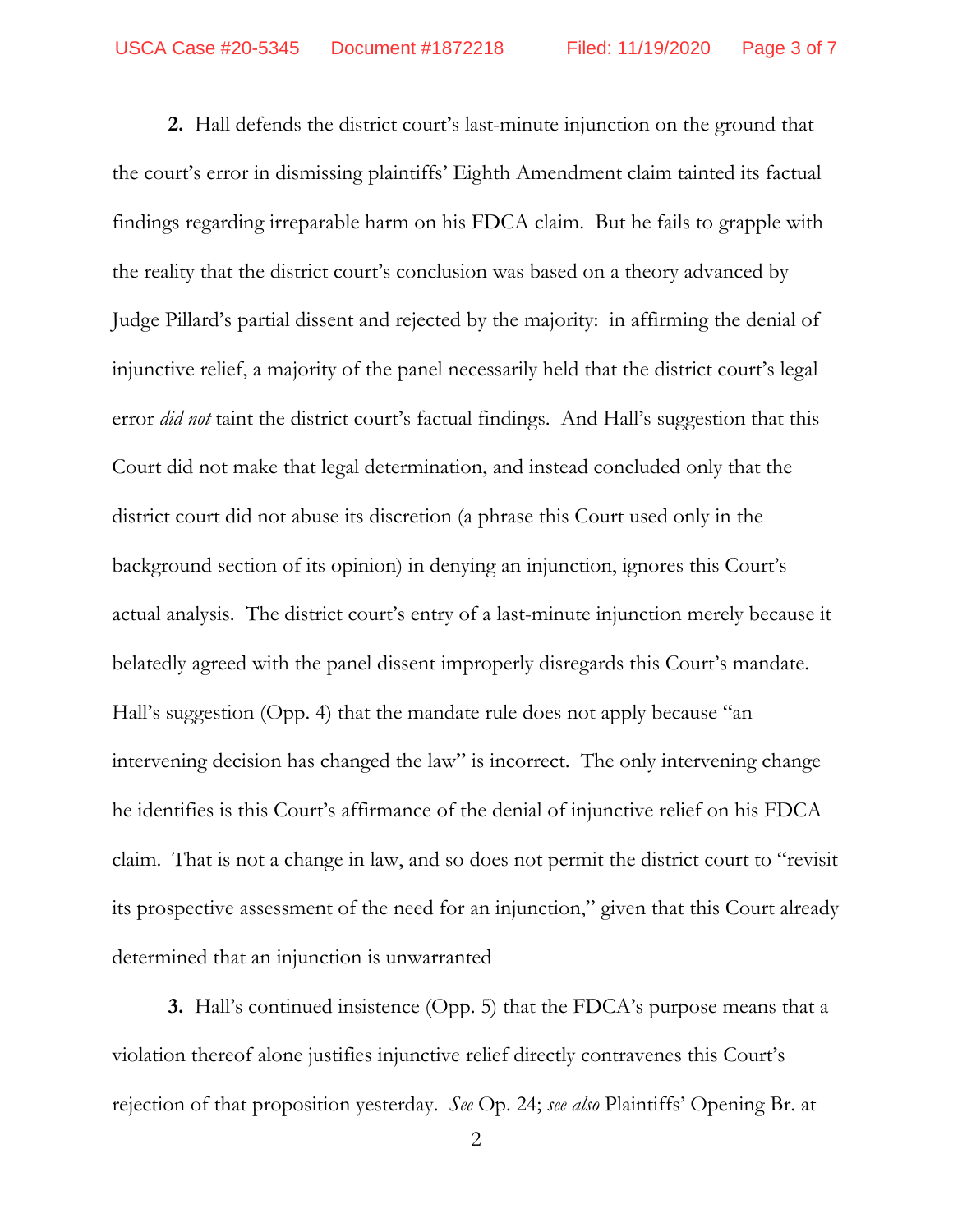16-17. Hall's reliance on the interest in "avoiding illegal executions" is unavailing for the same reason; this Court has made clear, twice, that a statutory violation alone cannot support injunctive relief in this context.

**4.** Moreover, in emphasizing the statute's purposes and his asserted risk of harm, Hall, like the district court this afternoon, disregards an independent basis for the district court's original, affirmed denial of injunctive relief: that plaintiffs' asserted harm is untethered to the alleged statutory violation—BOP's use of pentobarbital without obtaining the prescription allegedly required by the FDCA. Dkt. 261, at 36. As the district court previously recognized, pentobarbital's propensity to cause (or not cause) pain does not vary based on the presence (or absence) of a prescription. *See id.*  Thus, if "BOP finds a doctor to write a prescription, Plaintiffs will still be executed using pentobarbital," and neither the prescription requirement nor an injunction enforcing it will alter any risk of pain during their executions. *Id.* This conclusion only underscores the impropriety of the district court's order of now issuing the injunction it earlier refused.

3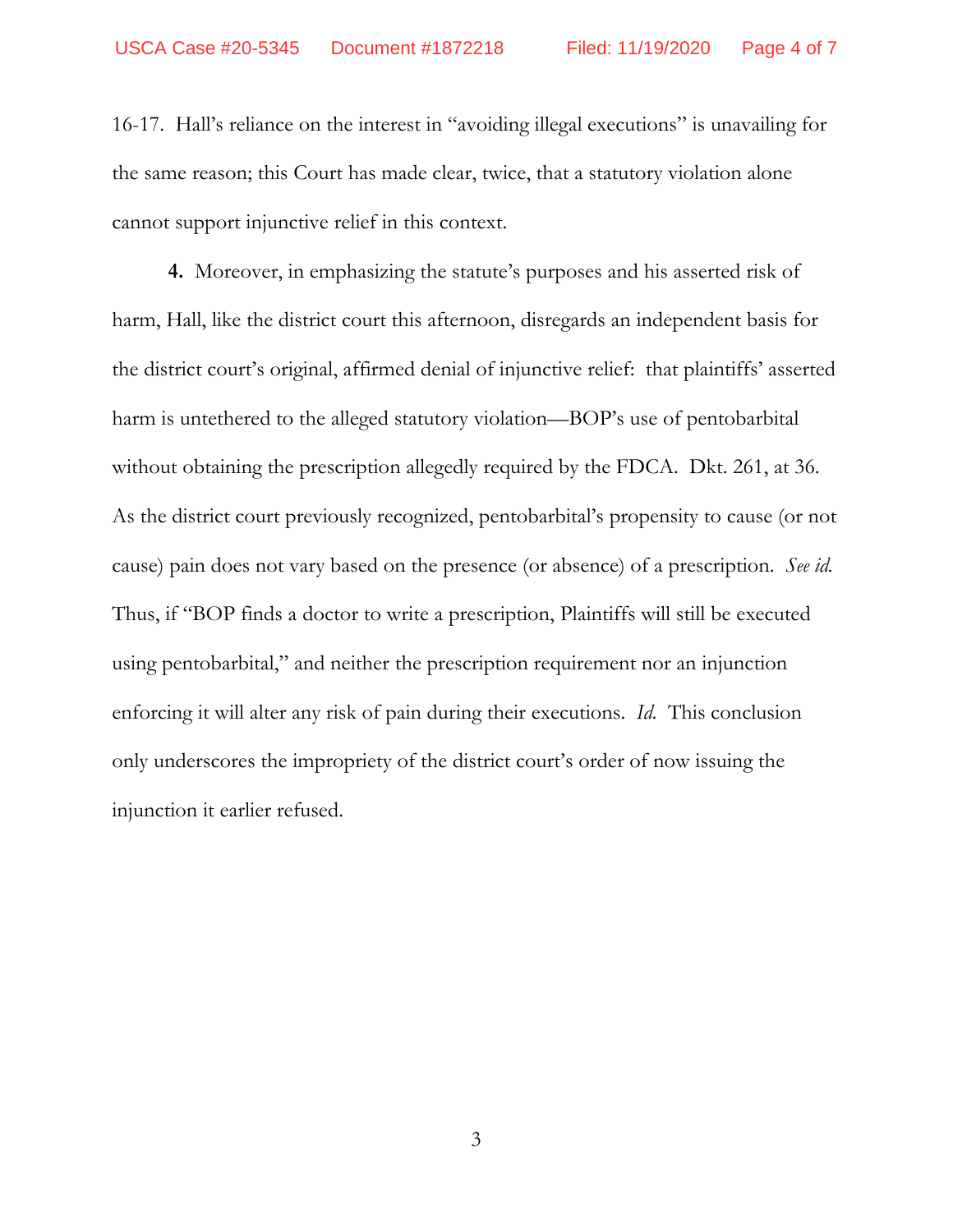#### **CONCLUSION**

This Court should stay or immediately vacate the district court's order enjoining Hall's execution (including redundantly "staying" it, A11, which is also essentially injunctive relief, *see Nken v. Holder*, 556 U.S. 418, 428, 432 (2009) (explaining the attributes of injunctions)).

Respectfully submitted,

JEFFREY BOSSERT CLARK *Acting Assistant Attorney General* 

MICHAEL R. SHERWIN *Acting United States Attorney* 

SOPAN JOSHI *Senior Counsel to the Assistant Attorney General* 

*/s/ Melissa N. Patterson*  MELISSA N. PATTERSON AMANDA L. MUNDELL *Attorneys, Appellate Staff Civil Division, Room 7230 U.S. Department of Justice 950 Pennsylvania Avenue NW Washington, DC 20530 (202) 514-1201 melissa.patterson@usdoj.gov*

November 2020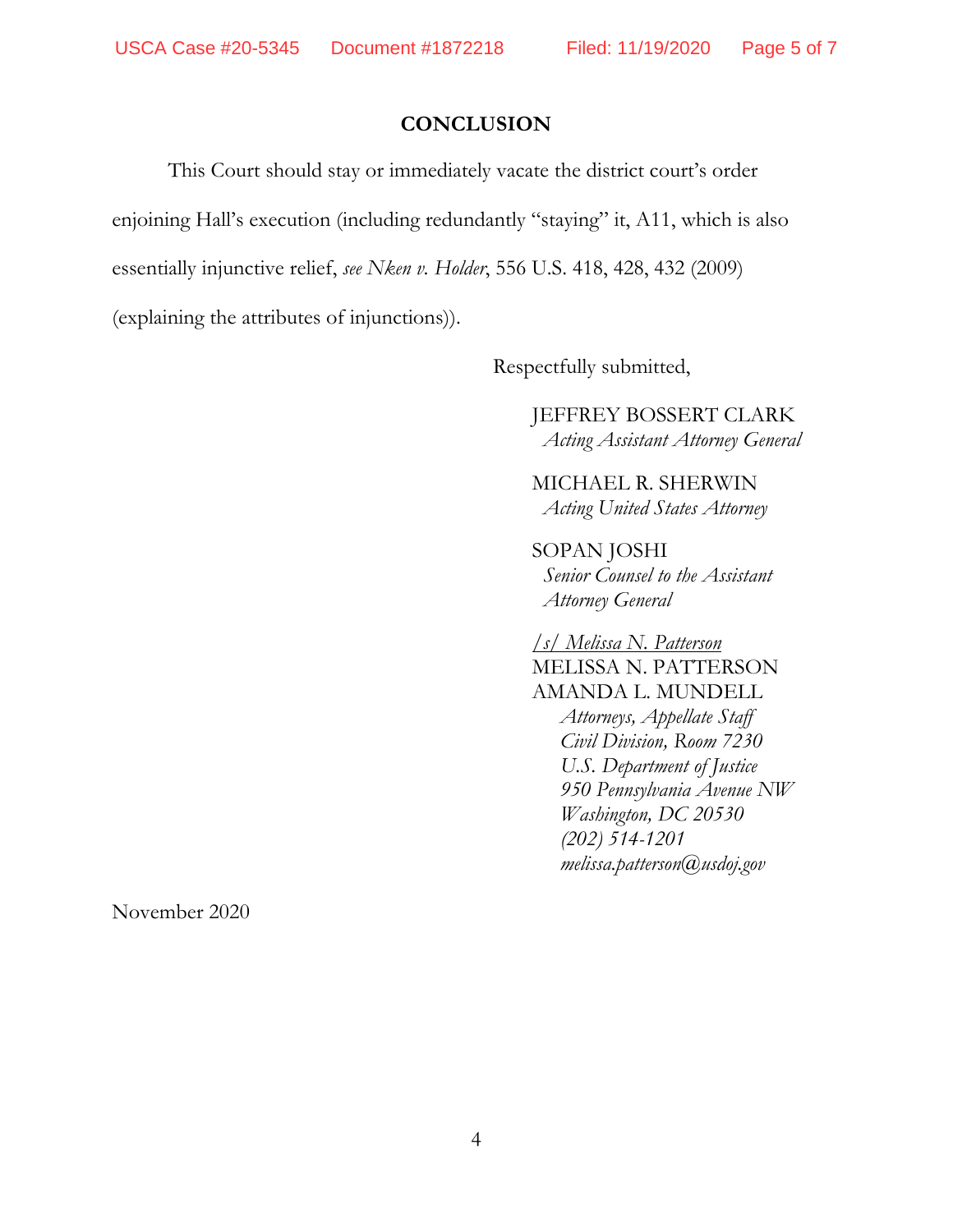## **CERTIFICATE OF COMPLIANCE**

I hereby certify that this reply satisfies the type-volume limitation in Rule 27(d)(2)(A) because it contains 755 words. This brief also complies with the typeface and type-style requirements of Rule 32(a)(5) and Rule 32(a)(6) because it was prepared using Microsoft Word 2016 in Garamond 14-point font, a proportionally spaced typeface.

*/s/ Melissa N. Patterson*  MELISSA N. PATTERSON